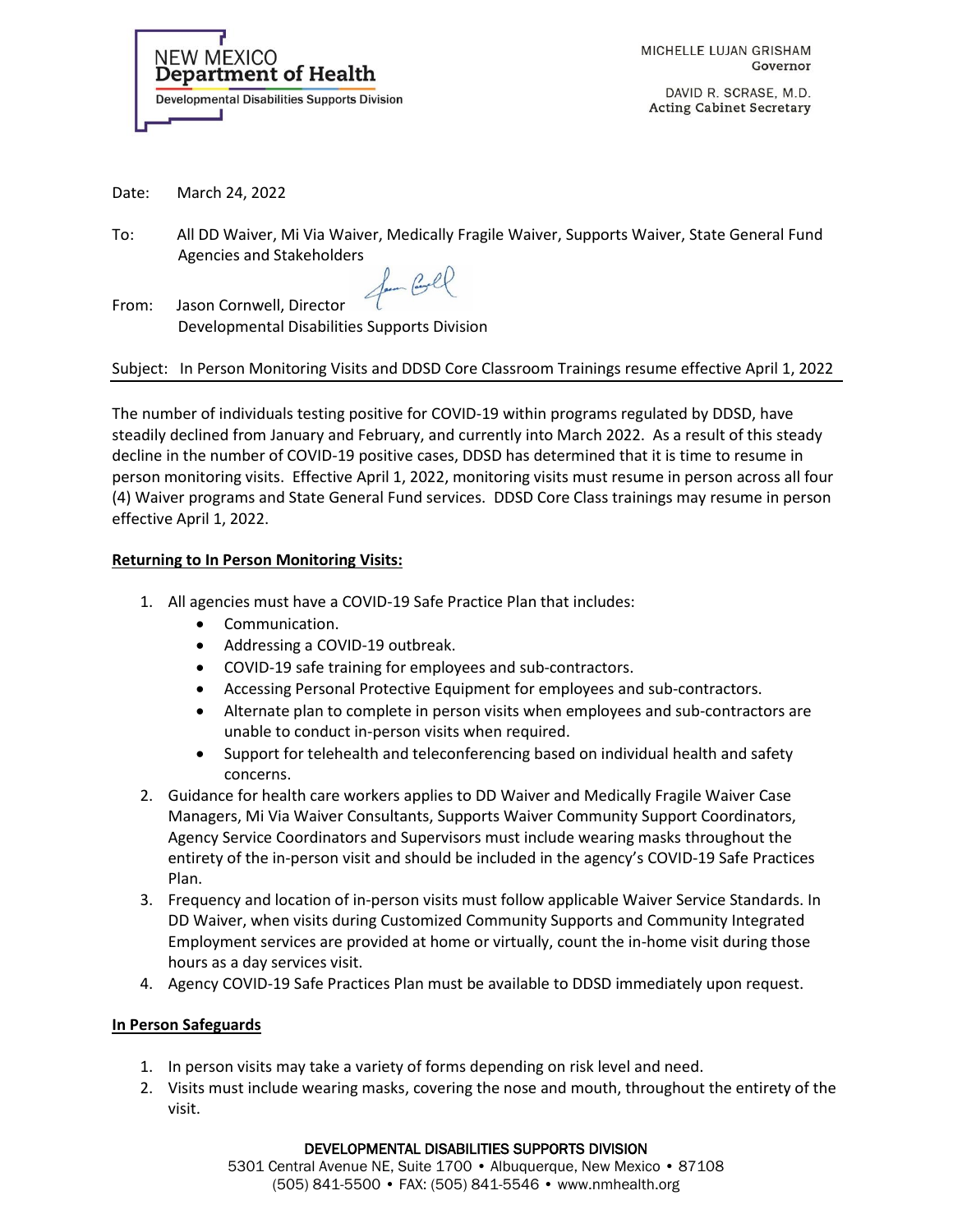- 3. In person meetings must include wearing of masks throughout the entirety of the meeting if the individual receiving the service is present.
- 4. Effective April  $1<sup>st</sup>$ , 2022; agencies are no longer required to complete COVID-19 symptom screenings at any service location, including community homes and individual residences.

**IDTs in person or remote**: IDTs can continue to be held in person or via telehealth/video based on the preference of the individual and/or guardian.

## **Waiver Participant Choice**

- 1. Safety of in person visits must be continually assessed and can change from day to day, week to week and should include the preference of the waiver recipient and their family/guardian.
- 2. Effective April 1, 2022, if a waiver participant and/or their guardian requests that a required in person visit be conducted telephonically, via telehealth or in a setting other than the setting required, an exception to standards may be submitted to DDSD. The exception request will be reviewed within 10 business days. Exception requests should be based on how an in-person visit might jeopardize a waiver participant's health and safety, not the agency or staff person's need.
	- a. Exception requests for the DD Waiver should be submitted directly to your respective Regional Office Director.
	- b. Exception requests for the Mi Via Waiver should be submitted directly to the Mi Via Waiver Program Manager.
	- c. Exception requests for the Supports Waiver should be submitted directly to the Supports Waiver Program Manager.
	- d. Exceptions requests for State General Fund programs should be submitted directly to the State General Fund Program Manager.

## **DDSD Required Core Classroom Training:**

Certified agency trainers may conduct DDSD Core Classroom trainings in-person effective April 1, 2022. Remote on-line trainings/livestreaming trainings are still allowable. This announcement also rescinds all other memos regarding in-person or face-to-face trainings of DDSD Core Classroom courses.

**COVID-19 Vaccine "Up to Date"** is defined as; if you have completed your initial series and are not yet eligible for your booster. You are also considered up to date if you have completed your initial series and received your booster when eligible.

DDSD is requiring that any DD Waiver or Medically Fragile Waiver Case Manager, Mi Via Waiver Consultant, Supports Waiver Community Support Coordinator, Agency Service Coordinator, and/or Supervisor must be "Up to Date" with their COVID-19 vaccine to render in person face to face monitoring visits in any setting for any Waiver or State General Funded service unless an exemption has been granted by the employer.

## **Public Health Orders:**

Public Health Order 081721 now requires that all workers at the congregate care facilities listed below, hospitals, schools and employees in the NM Governor's Office must be up to date on their vaccinations. If any employee is not up to date, they will undergo weekly COVID-19 testing and wear an appropriate mask while at their place of work at all times, unless eating, drinking or they have proof that they were directed otherwise by a licensed healthcare provider. Congregate care settings included in the Public Health Order are: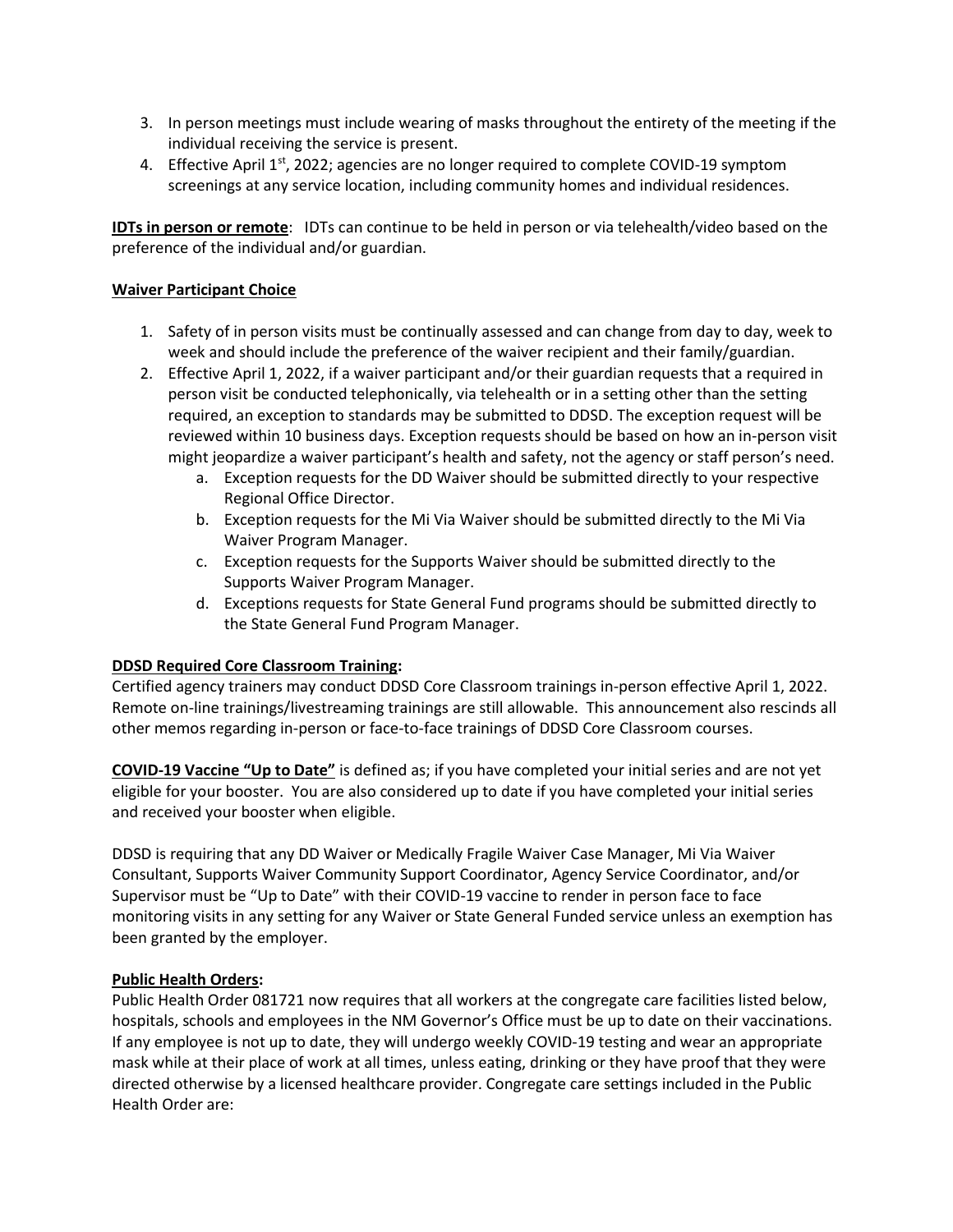- Nursing homes
- Assisted living facilities
- **Adult day care**
- Hospice facilities
- Rehabilitation facilities
- State correctional facilities
- Juvenile justice facilities
- NM State Veteran's Homes
- **Community Homes**

**"Adult Day Cares" or Congregate Care Facilities:** Defined as any facilty based Day or Employment service offered within any of the DD Waiver, Mi Via Waiver, Medically Fragile Waiver, Supports Waiver, or State General Funded programs.

**Community Homes**: Defined as as any DD Waiver Supported Living, Intensive Medical Living, and State General Funded residential homes. DD Waiver Family Living, DD Waiver Customized In-Home Supports, and Mi Via Waiver In-Home Living Supports does not meet the definition of Community Home.

Each agency is expected to monitor compliance with the current NMDOH Public Health Orders. Any entity who violates the Public Health Order, is subject to civil administrative penalties available at law.

If you have not done so already, DDSD strongly encourages everyone to register to receive the COVID-19 vaccine. In addition, for those who are eligible now to receive the COVID-19 vaccine booster shot, DDSD encourages everyone eligible to register to receive your booster. Together we can limit the opportunities for the virus to spread and by doing so we have a better chance of keeping each other safe.

**Free At Home COVID-19 Testing Kits**: Please use the following link to order free at home COVID-19 testing kits [https://www.covidtests.gov/.](https://www.covidtests.gov/) Every home in the United States is eligible to order four (4) free at-home COVID-19 tests. The tests are completely free. Orders will usually ship in 7-12 days.

## **Mobile Vaccine Clinics**:

Churches, Community Organizations to include Waiver Providers and agencies, neighborhood groups, and others can sign up for Mobile Vaccine Clinics.

- To request a mobile vaccine clinic, go to GetVaxNM.com
- To request promotional support for your event, go to BetterTogetherNM.com

## **Additional Resources:**

- NM DOH COVID-19 Site: <https://cv.nmhealth.org/>
- DDSD COVID-19 Site:<https://nmhealth.org/about/ddsd/diro/ddcv/>
- NM DOH COVID-19 Safe Practices[: https://cv.nmhealth.org/covid-safe-practices/](https://cv.nmhealth.org/covid-safe-practices/)
- Report a Public Health Order Violation[: https://www.newmexico.gov/2020/03/25/how-to](https://www.newmexico.gov/2020/03/25/how-to-report-non-compliance-within-a-business-a-violation-of-the-mass-gatherings-ban-or-other-violations-of-the-public-order/)[report-non-compliance-within-a-business-a-violation-of-the-mass-gatherings-ban-or-other](https://www.newmexico.gov/2020/03/25/how-to-report-non-compliance-within-a-business-a-violation-of-the-mass-gatherings-ban-or-other-violations-of-the-public-order/)[violations-of-the-public-order/](https://www.newmexico.gov/2020/03/25/how-to-report-non-compliance-within-a-business-a-violation-of-the-mass-gatherings-ban-or-other-violations-of-the-public-order/)
- NM DOH COVID-19 Vaccine General Information:<https://cv.nmhealth.org/covid-vaccine/>
- NM DOH COVID-19 Vaccine Site[: https://cvvaccine.nmhealth.org/](https://cvvaccine.nmhealth.org/)